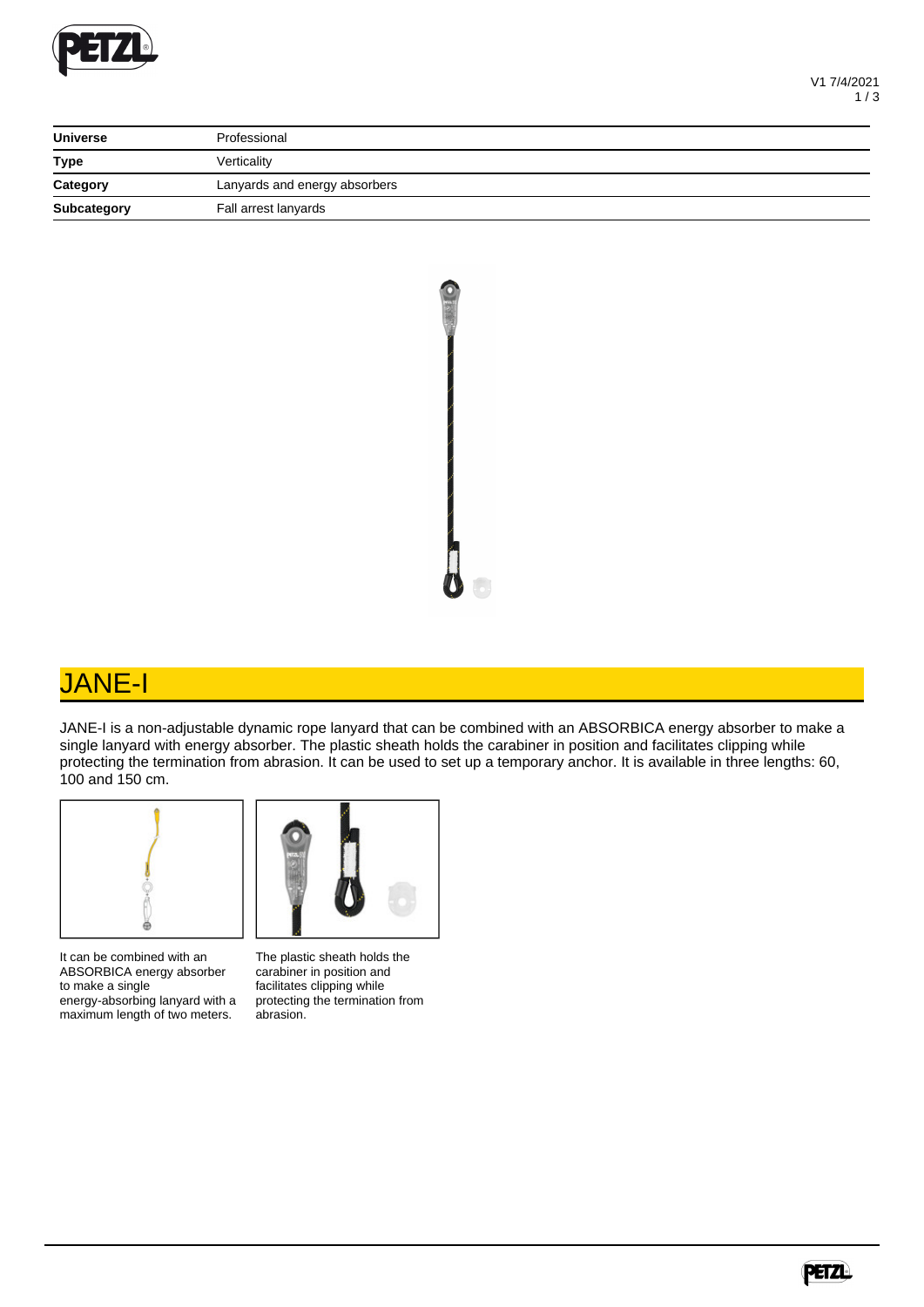| <b>Short Description</b> | Single lanyard for making a fall arrest lanyard                                                                                                                                                                                                                                                                                                                                                                                                                                                                                                                                                                                            |  |  |  |
|--------------------------|--------------------------------------------------------------------------------------------------------------------------------------------------------------------------------------------------------------------------------------------------------------------------------------------------------------------------------------------------------------------------------------------------------------------------------------------------------------------------------------------------------------------------------------------------------------------------------------------------------------------------------------------|--|--|--|
| <b>Selling Points</b>    | • Non-adjustable dynamic rope lanyard that can be combined with an ABSORBICA energy absorber to make a single<br>energy-absorbing lanyard with a maximum length of two meters<br>• Easy handling, thanks to the plastic sheath that holds the carabiner in position and facilitates clipping while protecting the<br>termination from abrasion<br>• Offers several configurations for setting up a temporary anchor: directly to an anchor point or around a suitable structure<br>• Individual identification marking on plastic sheath, to track equipment throughout its lifespan<br>• Available in several lengths: 60, 100 and 150 cm |  |  |  |
| <b>Specification</b>     | • Certification(s): CE EN 354, EN 795 type B, EAC, ANSI Z359.3; CSA Z259.11<br>• Material(s): polyester                                                                                                                                                                                                                                                                                                                                                                                                                                                                                                                                    |  |  |  |